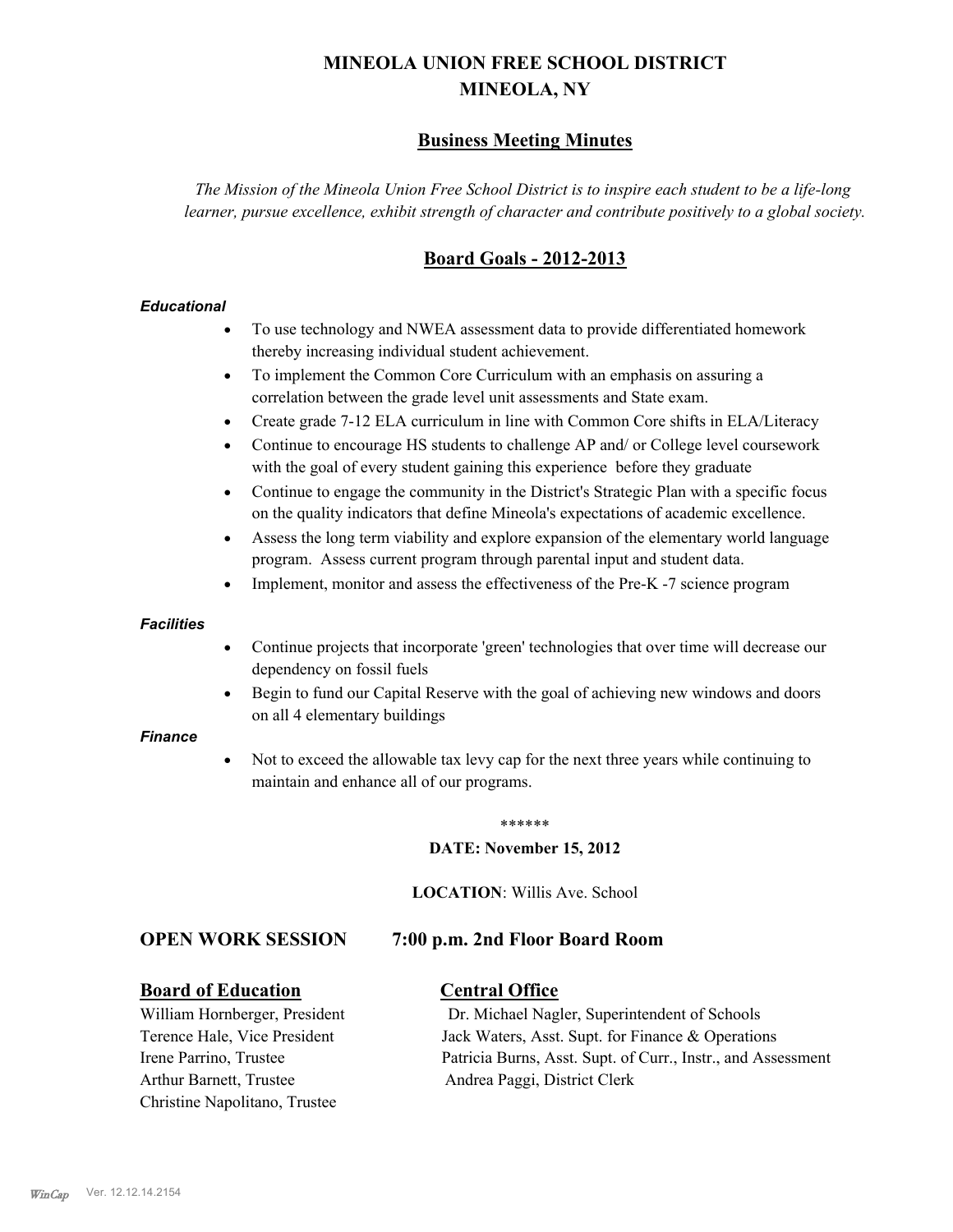### **A. Call to Order - 7:08 pm**

- **B. Pledge of Allegiance**
- **C. Reading of Mission-** Jack Waters
- **D. Moment of Silent Meditation**
- **E. Dais & Visitor Introductions**

### **F. High School Student Organization Report**

Tonight's report is by Britney Vera. It was reported that Winter sports have just begun at the high school. The SO is sponsoring a Thanksgiving food drive and the goal is to feed 15 families. Ms. Vera stated that the tryouts have started for the musical "In the Heights". Finally, Ms. Vera stated that on behalf of the Student Organization, she would like to invite the Superintendent and the Board to eat lunch at the high school during period 7 and/or 8. The Superintendent inquired if Mr. Escobar, principal, was aware of this invitation and Ms. Vera responded that he was aware. It was explained that the SO would like the Board to experience lunch and to be aware of the following: portion size, price and the fact that the cafeteria runs out of some food items during 8th period. The Superintendent and the Board stated that they would make arrangements to come to the lunch during these periods. The Superintendent thanked Britney for her report.

Next, the Superintendent introduced Mr. DeLuca for a special presentation. Mr. DeLuca invited everyone to attend this year's Fall Drama- "The Diary of Anne Frank". The date has been moved to Friday, 11/30 and Saturday, 12/1 due to the storms. Mr. DeLuca introduced two of the thespians to give a brief peak at the play. He explained that this year there were many new actors in lead roles at the high school. Both of the students presented a piece of dialogue for the Board. The Superintendent thanked them for their performances and encouraged everyone to attend the play.

### **G. Old Business**

Mr. Hornberger asked the Superintendent to give an update on the impact of Sandy on the district. The Superintendent stated that no one expected a storm of this magnitude and it is unpresidented that schools were closed for a week. Dr. Nagler discussed the challenges of getting information out to the district through the robo-calls. In order to place those calls, you need both the internet and phone service. He stated that the first call made to the district was made out behind the Starbuck's in Garden City. This storm made him aware that communication is a big issue. The Superintendent stated that there are two issues to address regarding communication: 1. a need for a generator for our server and phone lines and 2. a back-up internet connection (currently we go thru BOCES and they were down due to the storm). Another issue that has come up as a result of the storm is how we get fuel for our buses. Currently, the station that we must go to get gas is 12 miles away. The Superintendent has reached out to the mayor about a partnership to address this issue. The Board expressed their support of the Superintendent looking into solutions for these three issues.The Superintendent also stated that there was very little damage to the school buildings and no major damage. At Jackson Avenue, part of the copper roof came off and at the Middle School, there were some trees down. Ms. Parrino stated as the result of the storm and the trouble with communication, more parents now want their cell phone numbers to be added to the phone list.

Mr. Hornberger asked for a construction update. The Superintendent stated that this evening the Board would be voting whether to accept the bid for the Meadow Drive project and he added that the company is ready to begin work. At Jackson Avenue, the contractor is ready to start the loop project on Monday, and anticipates that the job will take a week.

Mr. Hornberger asked for an update on the sound system for the Board meetings. The Superintendent stated that he has put out calls to other vendors and is awaiting their response.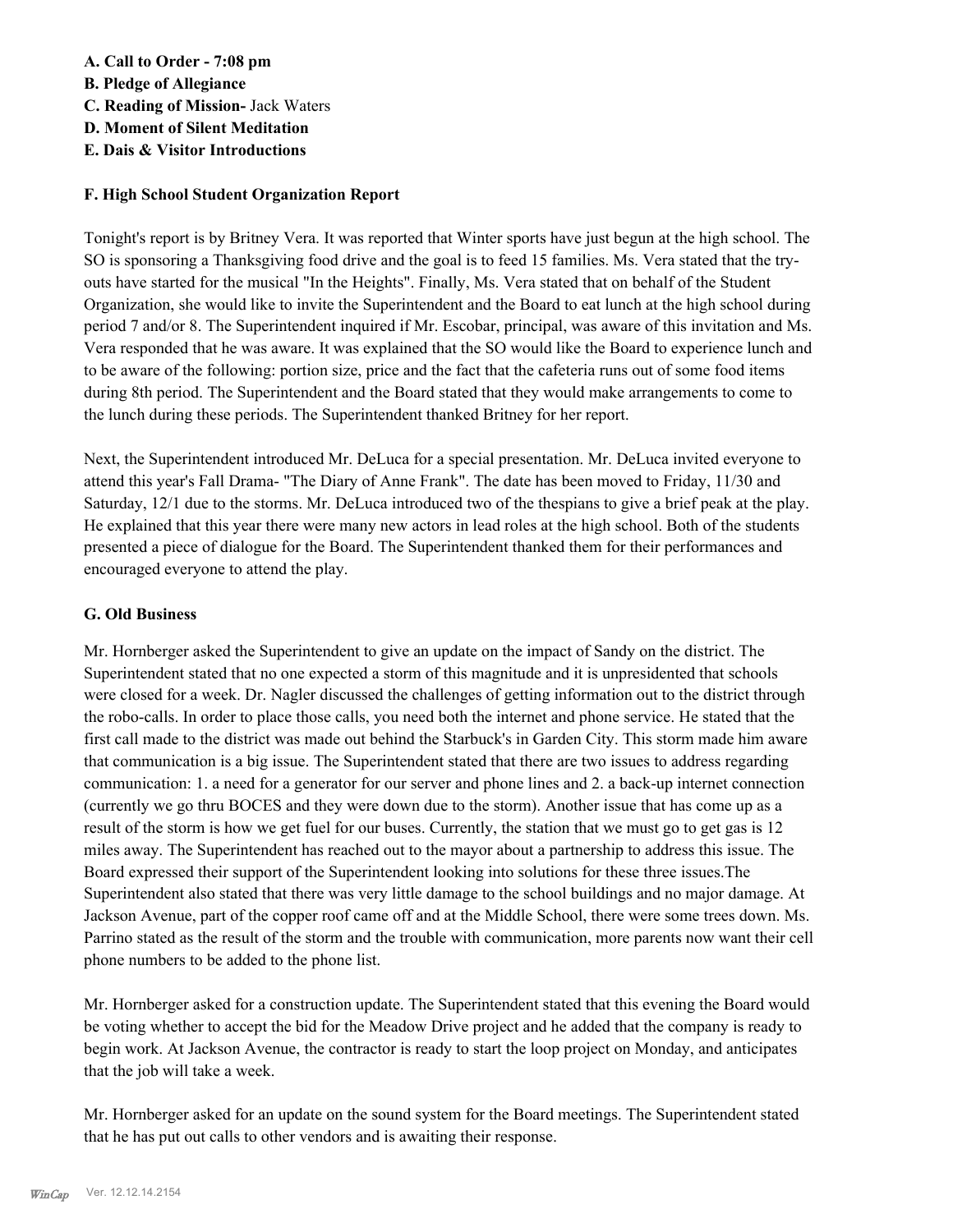The next update discussed was the Superintendent's evaluation. Mr. Hornberger stated that at the last meeting the evaluation was discussed and it is necessary for the Board to come to a consensus as it is past the time for goal setting and we need to move forward. Mr. Hornberger stated that he is comfortable with the current drafted set-up which includes that the Board's basis for rating is mandatory. Mr. Hale stated that he is in agreement with using the template and feels comments must be mandatory. Mr. Hornberger asked District Legal Counsel what mandatory versuses best practice is. It was stated that in the evaluation process it is best practice to have written explanation for a rating. Mr. Barnett asked for further clarification of "best practice" and was provided with an explanation from counsel. Ms. Parrino wanted clarification if this meant that each member was to provide comments for each standard and it was stated that that is what would be expected. The Superintendent would provide goals with a list of deliverables as well as a year end review. Ms. Napolitano stated that she feels that providing comments and feedback for a particular rating is a basic expectation and is a very vital piece. Mr. Hornberger polled the Board and asked if everyone is comfortable with the draft format that we have and with the goals listed. Ms. Parrino asked for clarification from the Superintendent of the bullets listed and was given an explanation. The Board was in agreement with the format and the goals.

The next item for discussion was the Erie BOCES policy review. The Superintendent stated that he sent out information to the Board regarding this review which is a two year process. They will review every policy, update as needed, provide the district with a template and give guidance throughout the process. Mr. Hale has volunteered to be part of the process. The Superintendent stated that the last time that this was done was approximately 5-6 years ago and he added that he felt it was time to go through the process again. The board asked for clarification of the cost which the Superintendent was \$8200. The Board was in agreement with the Superintendent signing to begin the process.

Mr. Hornberger asked the Board if there was any additional old business. Mr. Barnett stated that he wanted to add that the Marching Band was in Syracuse the weekend of October 27-28 and was originally scheduled to return on October 29, the day of the storm. Mr. Barnett stated that staff did a good job with communication and the students got home safely on October 28th. He stated that arrangements were made for the band to perform earlier and get on the road Sunday evening. The Superintendent also thanked Katie Sheehan for updating the website with the information.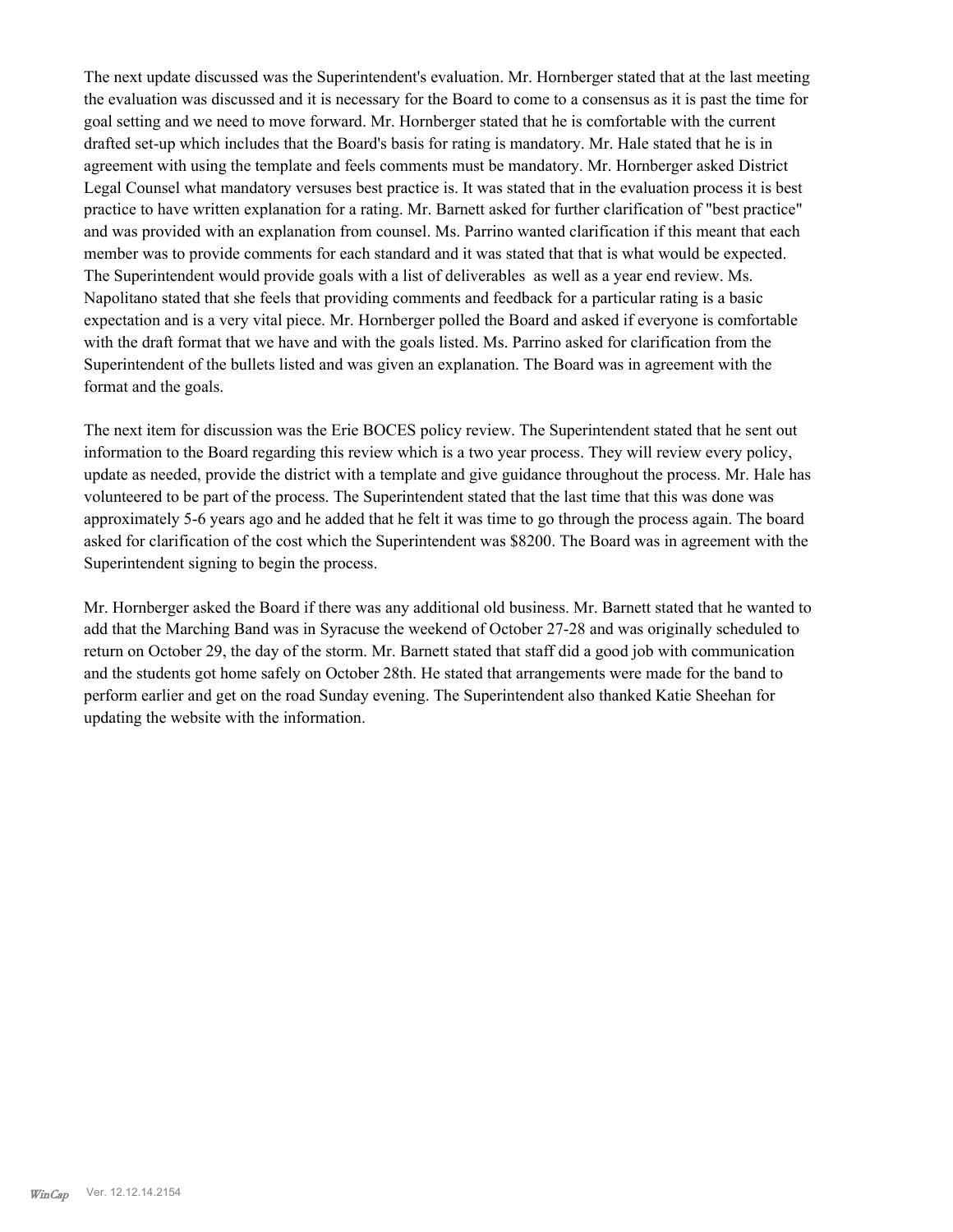### **H. New Business**

**RESOLUTION #28- BE IT RESOLVED**, that the Board of Education of the Mineola Union Free School District hereby authorizes and approves the memorandum of agreement between the Board of Education and the Mineola Teachers Association, dated October 26, 2012; and

**BE IT FURTHER RESOLVED**, that the Board of Education hereby authorizes the Superintendent of Schools to incorporate said memorandum of agreement into a more formal written agreement and further authorizes the Superintendent of Schools to execute said formal written agreement

**Motion:** Terence Hale **Second:** Christine Napolitano

Discussion: The Superintendent did a presentation of the major points of the settlement (the presentation can be found on the district website on the Board of Education page). He stated that this is the first of five contracts to be settled. The last MTA contract expired 8/30/11 and an impasse was declared on 10/19/12. Both sides agreed upon a mediator and met for a total of 10 sessions. Dr. Nagler stated that the levy cap changed "traditional oppositional bargaining". The Superintendent highlighted the major issues: -Tri-Borough Amendment Law - the previous contract remains in effect until a new agreement is negotiated -APPR

-Levy cap 2% is all inclusive (salary, pension, health- total money)

The Superintendent stated that this negotiation was clearly about "total money". The term total money includes: 3 types of increases (step, percent on schedule, and column movement) and parameters. The settlement totals 4.75% for 4 years and 3.25% for health and pension. It includes the deferring of steps which save the district 1/2 a years money. The settlement also addressed other money items: clubs and standard leave pay. It also addresses job security and the excessing language. The Superintendent stated that contract now includes language for the Pre-K program which creates a separate salary scale for Pre-K teachers. In the area of Professional development, meetings (faculty, department and compensated) have been consolidated into 24-50 minute professional development meetings. Language has been added for child care leaves. The Superintendent addressed other language items within the settlement. First, there will be no make-up days for snow beyond the state mandate of 180 days. Next, there will be an hourly summer school rate instead of a stipend. The settlement also looks at APPR; it was settled in time to receive points for the grant application. For APPR, observations will occur twice per year for all teachers and there will be student learning objectives.

Mr. Hornberger opened the floor to public comments specific to the settlement. Two individuals asked for clarification of specific points in the presentation. There were no additional comments. Mr. Hale stated that this has been a very long process and he is pleased with the results. Mr. Barnett stated that this has been a long road and he is happy with the settlement. The Superintendent stated that the teachers understood that they needed to make some concessions. The language contained in the settlement helps to plan for the future.The Superintendent also acknowledged the work of the lawyers in this process. Ms. Napolitano stated that negotiations were a very complicated process and she is very appreciative of everyone's hard work. Ms. Parrino stated that the settlement reflects compromise on both sides. Mr. Hornberger stated that this settlement is economically a good deal for the district. He thanked Dr. Nagler, Mr. Waters, the lawyers, the Board and the MTA for their willingness to compromise. Mr. Hornberger stated that both sides got something in this settlement.

The Board then voted on Resolution #28.

Yes: Christine Napolitano **No:** None Arthur Barnett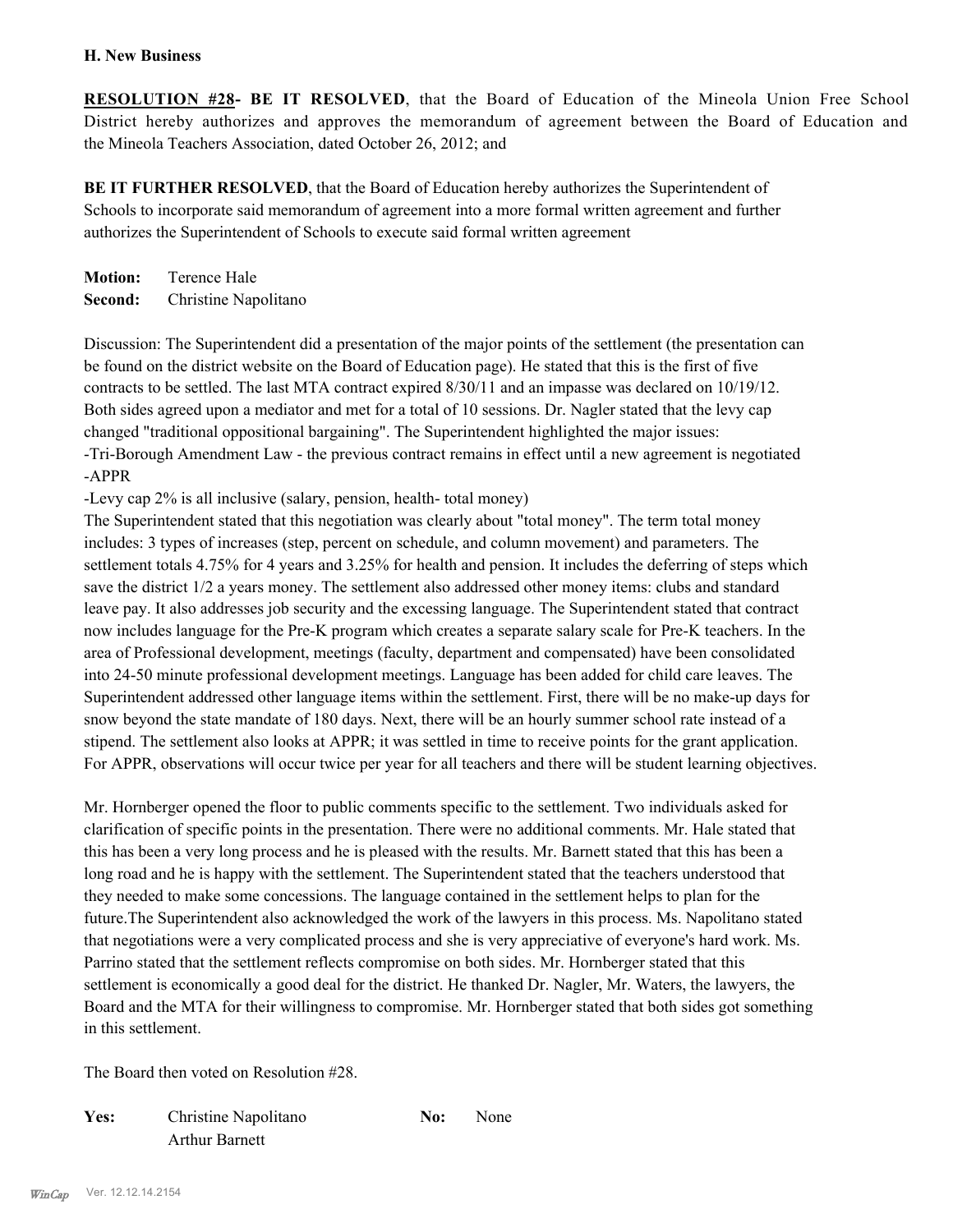Irene Parrino Terence Hale William Hornberger

**Passed:** Yes

### **New Business (continued)**

**RESOLUTION #29- BE IT RESOLVED** that the Board of Education of the Mineola Union Free School District approves the award of Contract "G" for General Construction- General Construction, Site, Heating, Ventilation, Air Conditioning, Plumbing, Electrical and Fire Alarm Work, for the Meadow Drive Project (SED control # 28-04-10-03-0-001-011) bid opened October 24, 2012 to the lowest responsible bidder meeting specifications, J. Cole Construction, Inc., for a total contract price of \$881,500.00 plus Alternate Nos. G2 through G6, \$57,500.00, totaling \$939,000.00.

**Motion:** Christine Napolitano **Second:** Arthur Barnett

Discussion: The Superintendent stated that on October 4th, the first set of bids were rejected. The project was re-bid, after changes were made to the original plan and the price came in within budget. J.Cole is a local company and has been chosen to complete the Meadow Drive project. Mr. Hornberger asked if there was any further discussion and Ms. Parrino asked that there be clarification of the company's legal name. The Superintendent stated that it would be done. No additional discussion.

| Yes: | Christine Napolitano  | No: | None |
|------|-----------------------|-----|------|
|      | <b>Arthur Barnett</b> |     |      |
|      | Irene Parrino         |     |      |
|      | Terence Hale          |     |      |
|      | William Hornberger    |     |      |

**Passed:** Yes

Mr. Hornberger asked if there was any other New Business. Mr. Hale stated that he just wanted to mention that on November 11th, the Board and the Superintendent attended an event at the Portuguese Society at which they were honored for their support of the community. Mr. Hale stated that he wished to thank Cena Palumbo and Elsa Coelho. Mr. Hale stated that the event was a lot of fun and enjoyed by all.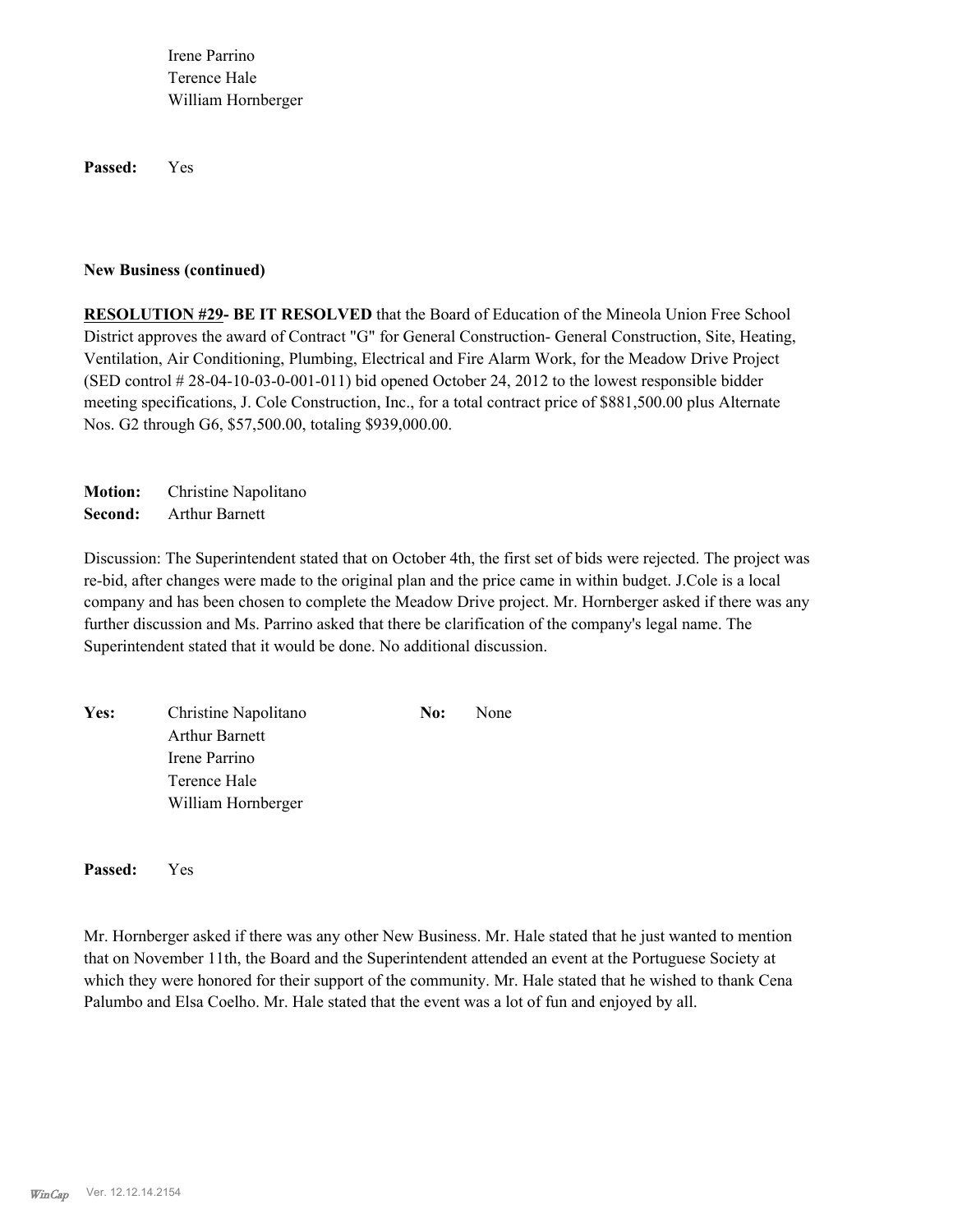### **I. Consensus Agenda**

**RESOLUTION # 30-BE IT RESOLVED** that the Board of Education approves the consensus agenda items I.1.a. through I.7.b., as presented.

**Motion:** Terence Hale **Second:** Christine Napolitano

Discussion: Mr. Hornberger asked if there are any items for discussion. Mr. Hale asked for clarification about an item in JoAnn Greene's report, specifically, 22 plumbing invoices totaling over \$6,200. Mr. Waters stated that the invoices have now all been itemized and ready for Ms. Greene to come in to review and approve.

Ms. Parrino inquired if item 2c appointments of permanent subs represent the last of the hiring. The Superintendent stated yes and no; the status of the hiring will be affected by the various maternity leaves and how they are filled. If a permanent sub is used to fill the leave then it may be necessary to hire another permanent sub. Ms. Parrino also asked the Superintendent for information regarding items 4. a and b, Evisions contract. The Superintendent stated that this contract is with the company that will develop the educational cube for the district. He detailed the service that will be provided by Evisions; they will be pulling information from different data bases and organizing it to the district specifications. He noted that there are two pieces to the agreement; one for the design and the other for maintenance. The Superintendent will be doing a demonstration of the cube for the Board once it is up and running.

There was no further discussion.

| Yes: | Christine Napolitano | No: | None |
|------|----------------------|-----|------|
|      | Arthur Barnett       |     |      |
|      | Irene Parrino        |     |      |
|      | Terence Hale         |     |      |
|      | William Hornberger   |     |      |

**Passed:** Yes

### 1. **Accepting of Minutes**

That the Board of Education accepts the minutes of September 20, 2012 Business Meeting and the October 4, 2012 Workshop Meeting as presented. a.

### 2. **Instruction**

- a. Leave(s) of Absence/Child Rearing
- That the Board of Education grants a request to Jennifer Capella, for a Leave of Absence, for childrearing purposes, using accumulated sick days, starting approximately February 24,2013. 1.
- That the Board of Education grants a request to Cheryl Lippert, for a Leave of Absence, for childrearing purposes, using accumulated sick days, starting approximately February 4, 2013. 2.
- That the Board of Education grants a request to Elizabeth Goldman, for a Leave of Absence, for child-rearing purposes, using accumulated sick days, starting approximately January 29, 2013. 3.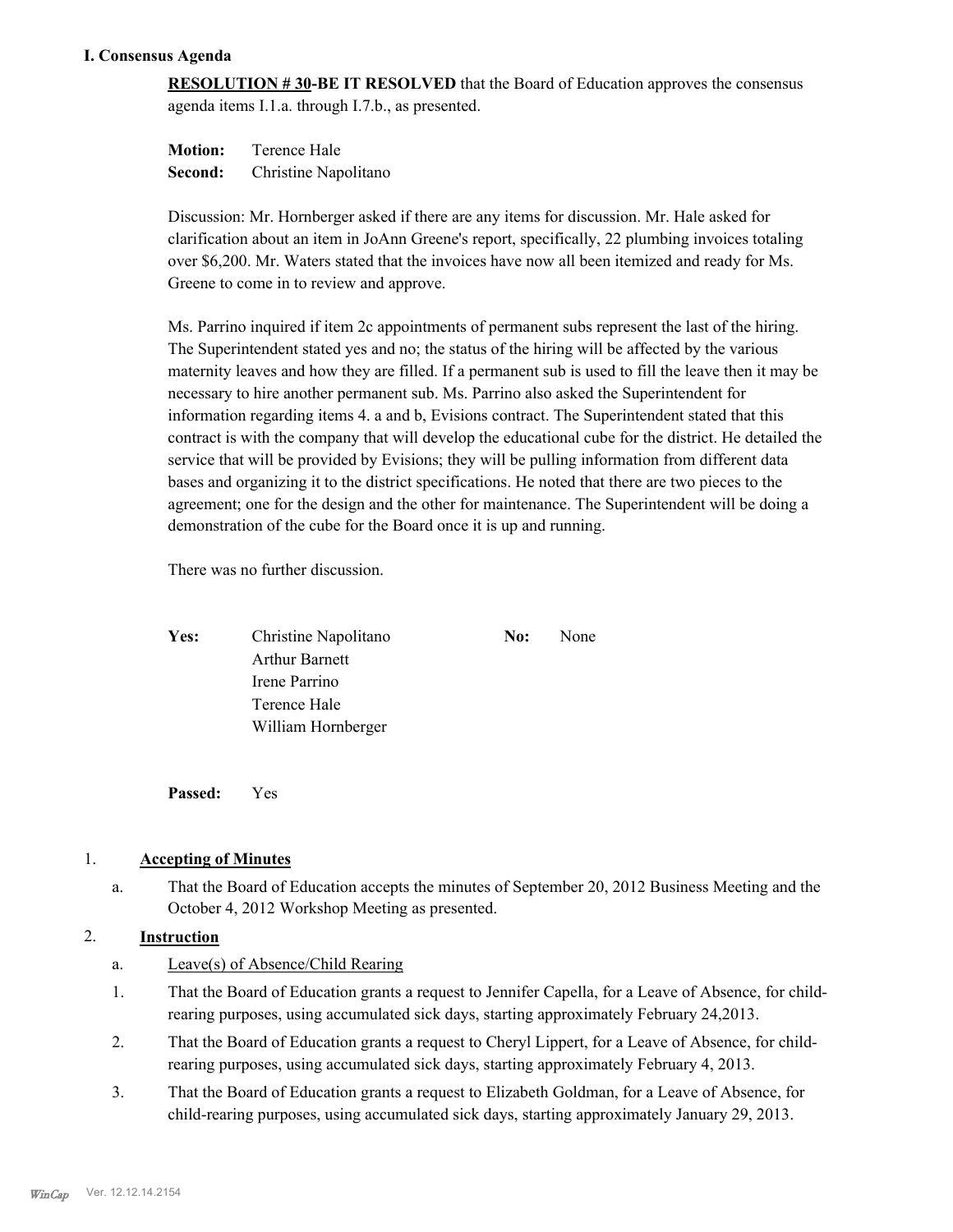- That the Board of Education grants a request to Kimberly Martino, for a Leave of Absence, for child-rearing purposes, using accumulated sick days, starting approximately January 29, 2013. 4.
- Appointment(S) Sub Teacher per diem b.

The Board of Education accepts the following individual(s) as Per Diem Substitute Teacher(s) for the current school year, at a daily rate of \$100.00 per day; and retirees at a daily rate of \$125.00 per day.:

- 
- 
- 
- 4. Laurie M. Sage Nursery/K/Grades 1-6
- 5. Robert J. DiBella Social Studies 7-12

EMPLOYEE NAME EMPLOYEE CERTIFICATION

- 1. Meghan Bulva Childhood Education (1-6), SWD (1-6) 2. Kaitlin M. Smith English 7-12, English 5-6
- 3. Daniel P. Mineo Childhood Education (Grades 1-6), SWD(1-6)
	-
- c. Appointment(S) Perm Sub
- The Board of Education approves the appointment of Meghan Bulva, to the position of Permanent Substitute Teacher, at Mineola Middle School. Salary: \$100.00 per day 1.
- The Board of Education approves the appointment of Kaitlin Smith, to the position of Permanent Substitute Teacher, at Mineola Middle School, effective October 22, 2012 to May 31, 2013. Salary: \$100.00 per day 2.
- The Board of Education approves the appointment of Susan M. Kingsepp, to the position of Permanent Substitute Teacher, at Mineola Middle School. Salary: \$100.00 per day 3.
- The Board of Education approves the appointment of Catherine M. Clancy, to the position of Permanent Substitute Teacher, at Mineola Middle School, effective October 1, 2012 to May 31, 2013. Salary: \$100.00 per day. 4.
- The Board of Education approves the appointment of Laura M. Doherty, to the position of .7 Permanent Substitute Teacher, at Mineola Middle School, effective Octber 1, 2012 to May 3, 2013. Salary: \$70 per day 5.
- The Board of Education approves the appointment of Maria S. Santangelo, to the position of .6 Permanent Substitute Teacher, at Mineola Middle School, effective October 1, 2012 to May 31, 2013. Salary: \$60 per day 6.
- The Board of Education approves the appointment of Megan Nelsen, to the position of .4 Permanent Substitute Teacher, at Mineola High School, effectve October 1, 2012 to May 31, 2013. Salary: \$40 per day 7.
- The Board of Education approves the appointment of John E. Fretz, to the position of . 4 Permanent Substitute Teacher, at Mineola High School, effective October 1, 2012 to May 31, 2013. Salary: \$40 per day. 8.
- Appointment(s) Winter Interscholastic Coaches d.

That the Board of Education approves the appointment of the following coaches for the Winter Interscholastic Season for 2011-2012 year:

| <b>POSITION</b>                | <b>EMPLOYEE NAME</b> | <b>STEP</b> | <b>STIPEND</b> |
|--------------------------------|----------------------|-------------|----------------|
| <b>Boys Varsity Basketball</b> | James P. Hegmann     |             | \$9,128.00     |
| <b>Boys JV Basketball</b>      | Dominick J. Tolipano | 3           | \$6,251.00     |
| 7th Grade Boys Basketball      | William G. Digennaro | 3           | \$5,347.00     |
| 8th Grade Boys Basketball      | Martin F. Joyce      | 3           | \$5,347.00     |
| Girls Varsity Basketball       | Denise E. Zunno      | 3           | \$9,128.00     |
| Girls JV Basketball            | Caitlin T. Orlando   | 2           | \$5,405.00     |
| <b>Boys Varsity/JV Bowling</b> | Helmut Bohringer     | 3           | \$4,389.00     |
| Girls Varsity/JV Bowling       | Mark Miller          | 2           | \$3,896.00     |
|                                |                      |             |                |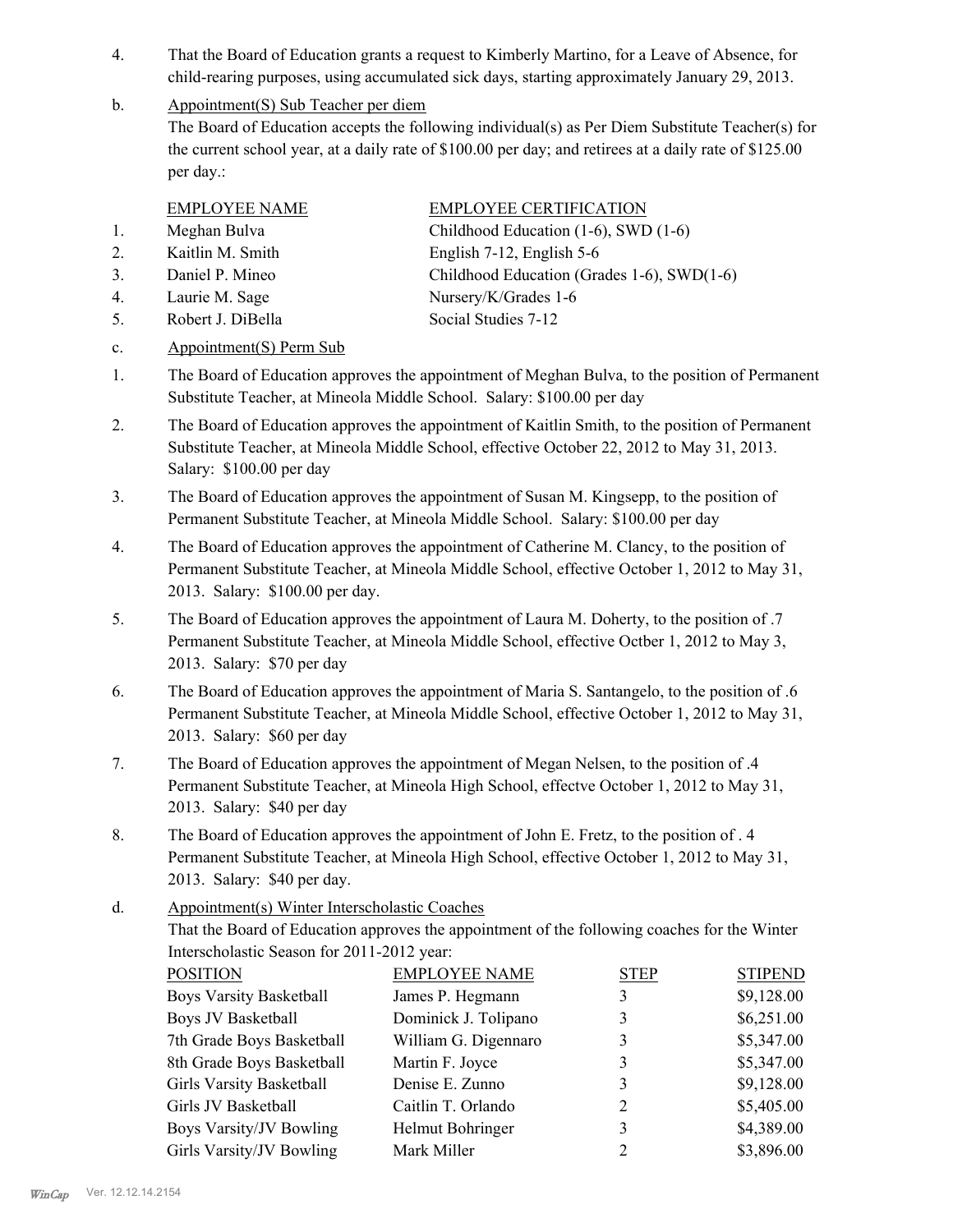| <b>POSITION</b>            | <b>EMPLOYEE NAME</b> | <b>STEP</b> | <b>STIPEND</b> |
|----------------------------|----------------------|-------------|----------------|
| Varsity Wrestling          | Daniel Guido         | 3           | \$8,784.00     |
| JV Wrestling               | Frank J. Massaro     | 3           | \$6,251.00     |
| Varsity Wrestling Asst     | Joseph P. Cerulli    | 2           | \$5,283.00     |
| 7/8 Wrestling              | Michael Palumbo      | 3           | \$5,741.00     |
| 7/8 Wrestling Asst         | Gary L. Santosus     | 3           | \$5,336.00     |
| Girls 8th Grade Volleyball | Hyunah Park          | 3           | \$4,740.00     |
| Girls Winter Track         | Thomas J. Leninger   | 3           | \$7,770.00     |
| Boys Winter Track          | John E. Fretz        | 2           | \$6,919.00     |
| Winter Track Assistant     | Thomas M. McGuire    | 2           | \$4,704.00     |
| Girls 7th Grade Basketball | William G. Digennaro | 3           | \$5,347.00     |
| Girls 7th Grade Volleyball | <b>Hilary Pavels</b> | 2           | \$4,228.00     |

### **Facilitators** e.

That the Board of Education approves the appointment of the following staff for the 2012-2013 APPR Facilitators:

| <b>SCHOOL</b> | <b>EMPLOYEE NAME</b> | <b>STIPEND</b> |
|---------------|----------------------|----------------|
| Meadow        | Bruce M. Vatske      | \$1,000.00     |
| Hampton       | Denise M. Maynard    | \$1,000.00     |
| Jackson       | Lucia N. Barberio    | \$1,000.00     |
| Middle        | Matthew Deluca       | \$1,000.00     |
| High School   | Suzanne Sabatini     | \$1,000.00     |
| High School   | Frank J. Massaro     | \$1,000.00     |

### Appointment(S) Marching Band Staff f.

That the Board of Education approves the following staff members for the Marching Band trip:

|                  | <b>POSITION</b>                 | <b>EMPLOYEE NAME</b>     |
|------------------|---------------------------------|--------------------------|
| 1.               | <b>Staff Marching Band Trip</b> | Frank N. Mauriello       |
| $\overline{2}$ . | <b>Staff Marching Band Trip</b> | Anthony J. Demarino      |
| 3.               | <b>Staff Marching Band Trip</b> | Lauren M. Granath        |
| 4.               | <b>Staff Marching Band Trip</b> | Lisa D. Granath          |
| 5.               | <b>Staff Marching Band Trip</b> | Christopher J. Bonacorsa |
| 6.               | <b>Staff Marching Band Trip</b> | Simon(Ira) Jenkins       |
| 7.               | <b>Staff Marching Band Trip</b> | Christopher Rossi        |
| 8.               | <b>Staff Marching Band Trip</b> | Timothy M. Doran         |
| 9.               | <b>Staff Marching Band Trip</b> | Kenneth M. Frank         |
| 10.              | <b>Staff Marching Band Trip</b> | Erin Citrano             |
| 11.              | <b>Staff Marching Band Trip</b> | Amanda Alves             |
| 12.              | <b>Staff Marching Band Trip</b> | Michael R. Coppola       |
|                  |                                 |                          |

### 3. **Instruction: Committee on Special Education**

That the Board of Education approves the CSE/CPSE/SCSE recommendations for programs and services for students with IEPs for the time period from 7/1/12-8/31/12. Please be advised that all of the parents have received the student's IEP and a copy of their DUE process rights.

### 4. **Instruction: Contracted**

a. That the Board of Education approves the Software License Agreement between Evisions, Inc and the Mineola Union Free School District for the 2012-2013 school year at a cost of \$30,000.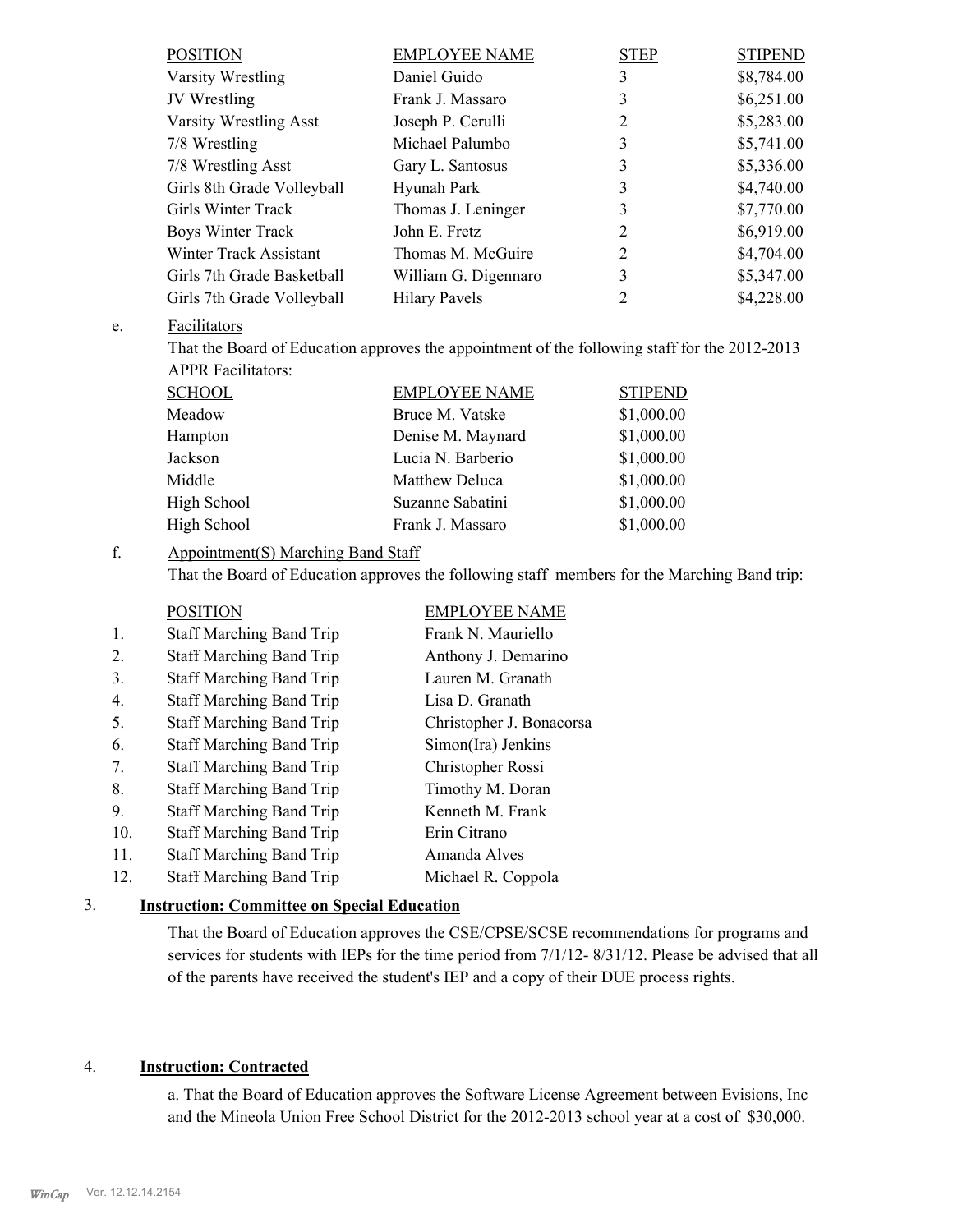b. That the Board of Education approves the Software Maintenance and Support Agreement between Evisions, Inc and the Mineola Union Free School District for the 2012-2013 school year at a cost of \$8,500.

c. That the Board of Education accepts the interpreter service agreement and attached rider between Mill Neck and the Mineola UFSD for the 2012- 2013 school year.

d. That the Board of Education accepts the Special Education Services Agreement, for a parentally placed student, between the Westbury UFSD and the Mineola UFSD for the 2012- 2013 school year.

### 5. **Instruction: Other**

That the Board of Education approves the following rate of pay for 45 Day Substitute Teachers: a.

| Days 1-20  | \$100 per day |
|------------|---------------|
| Days 21-39 | \$110 per day |
| Days 40-45 | \$120 per day |
| Day 46     | on contract   |

### 6. **Civil Service**

- a. Resignation(s)
- That the Board of Education accepts with regret, the resignation of Michele Sciroppo, Bus Attendant for Transportation, for the purpose of retirement, effective December 21, 2012. 1.

### 7. **Business /Finance**

### a. **Treasurer's Report**

That the Board of Education accepts the Treasurer's report for the period ending September 30, 2012 and directs that it be placed on file.

### b. **Approval of Invoices and Payroll**

That the Board of Education accepts the Invoices and Payroll for the period ending October 31, 2012

| Warrant $#7$ October 10, 2012 | \$1,445,075.63 |
|-------------------------------|----------------|
| Warrant #8 November 5, 2012   | \$458,891.79   |

### **TOTAL EXPENSES \$ 1,903,967.42**

PAYROLL #7  $& 48$ General  $$4,069,572.86$ F Fund \$ 49,522.40

### **TOTAL PAYROLL \$4,119,095.26**

### **J. Public Comments**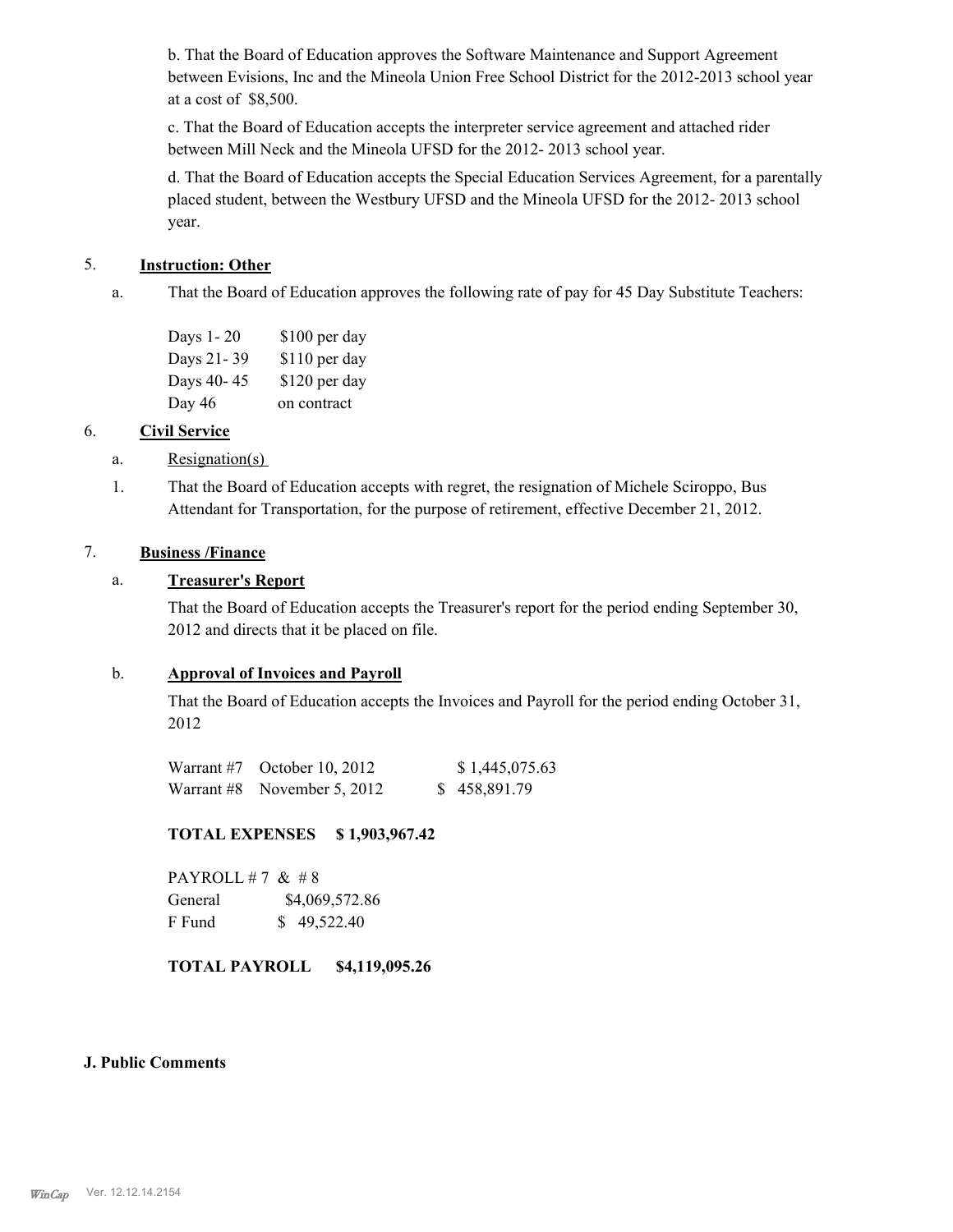Mr. Hornberger opened the floor for public comments. A resident/parent had a few comments regarding the communication during the storms and also raised a few concerns. The Superintendent responded to each issue raised.

### **K. Board of Education Reports**

### Comments from Board President

Superintendent of Schools' Reports for 11/15/12

Presentations:

1. MTA Contract Settlement Presentation

2. Reflections Post- Sandy

3. TRS increases and impact on the Budget

Earlier in the evening, the Superintendent presented on the MTA Contract Settlement and some of his Post Sandy reflections. He stated that he would now discuss the next piece of the post- Sandy discussion which is the school calendar (a copy of the new calendar can be found on the District website). The Superintendent stated that between Sandy and the snow storm, students missed 6 days of school. In Mineola, we have 182 instructional days and the state requires 180 days. The Superintendent stated that there is a remote chance that the State could grant a waiver however, they will most likely require districts to use up vacation days first. The Superintendent stated that he is recommending the following: 5/24 will now be a school day, the February break will be shortened and student will now attend classes on 2/21 and 2/22, and the following days will be designated snow make-up days as needed: 2/19, 2/20 and 3/25. Presently, the Marching Band is scheduled to go to Disney over the February break and it will be determined whether the trip will need to be cancelled or shortened. The Superintendent stated that the changes to the February break may be a hardship for those who have already booked their trips, but he feel it is the prudent thing to do to make these decisions now.

Mr. Hornberger asked the Board if they were ready to give the Superintendent approval of the new modified school calendar. The Board approves sending out the new calendar. Mr. Hornberger allowed the Public to make comments and a few individuals present did voice their concerns and disappointment.

The final presentation this evening is "Projected TRS Cost 2013-14" by Jack Waters, Assistant Superintendent for Finance and Operations. (The presentation can be found on the District website on the BOE page). Mr. Waters stated that the estimated Employee Cost Rate (ECR) % increase from 2012/13 to 2013/14 is 4.16%. He stated that the first 2% increase in the ECR must be included in the Levy Cap Calculation. Any incremental increase over the 2% is not included (exempt) from the Levy Cap Calculation. This means the District will be permitted to exceed the 2% Levy Cap, if it chooses, by the \$ increase over the 2%. Mr. Waters stated that this means the District will be permitted under Tax Cap Law to go out with a Tax Levy increase of 3.05% for 2013-2014 (Cap 2.00% + TRS Exemption of 1.05%). Mr. Waters stated that number is astronomical and it is not expected to get better; he added that we are currently awaiting the health cost numbers.

### Superintendent Comments

The Superintendent stated that he had a few items to mention. He stated that students will be given (8) Unit Assessments over the course of the year and this represents a radical change from the past. At the next Board meeting on 12/6, the Superintendent stated that he would be discussing the number of polling place the District uses for the annual election and he will be recommending a reduction in the number from 4 to 2. Dr. Nagler added that also at the 12/6 meeting, he will be presenting on the AGP program and the entrance